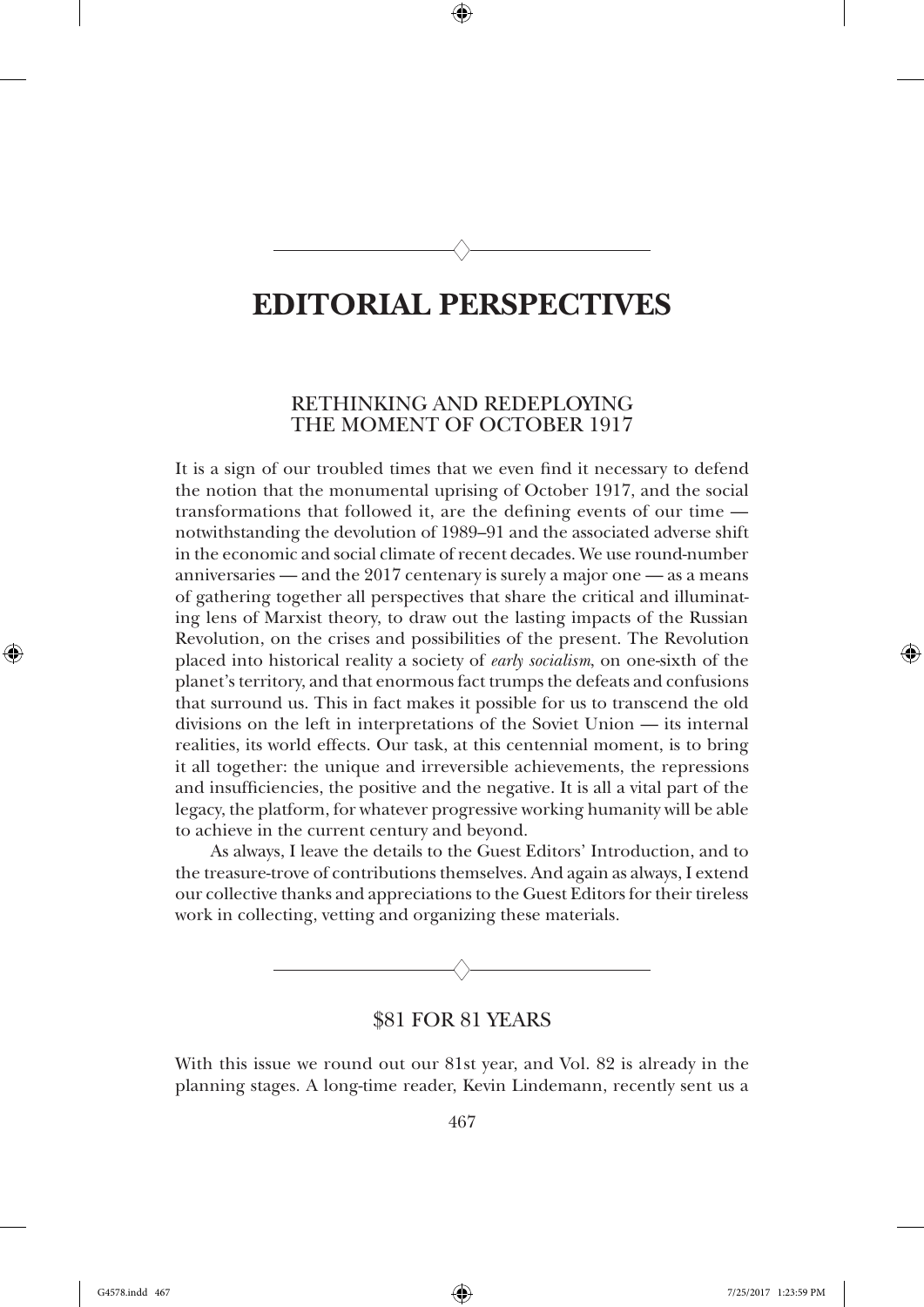⊕

contribution of \$81 — "For 81 years of Marxist scholarship." We love to record and acknowledge this kind of support, especially since in this electronic age it can sometimes seem a bit lonely in the print journal business! (Not to speak of the challenges to our work posed by the dangerous right-wing turn in both U. S. and world politics.) Lindemann writes: "A new generation is coming to socialism . . . and I am convinced that many will be interested in reading serious Marxist scholarship, just as I was 40 years ago. We just have to reach them." Well,  $S\mathcal{S}^s$  will be trying to do just that, with the print edition as the base but also branching into new online ventures as well. Nothing keeps us going like contributions, suggestions and criticisms from readers, along with financial support, from newer and older readers alike. Keep them coming!



# MARVIN E. GETTLEMAN, 1933–2017

We lost Marv on January 7 this year.

Marv was one of the (then!) younger people brought on board, around 1973, by the existing editorial group at *Science & Society*. For 36 years he was a tireless presence at the journal, a colleague whose energy, enthusiasm and wide knowledge were a defining element in our "mix." Marv resigned from the Editorial Board and Manuscript Collective in 2009, owing to what we subsequently realized was the onset of dementia, the illness that eventually ended his life.

Marv was a singularly active presence at *Science* & *Society*. His enthusiasm, tireless work, deep knowledge and commitment to Marxism and to working-class and progressive struggles will not be forgotten. During his time with us, he wrote three articles and several reviews, and co-edited a Special Issue on the Spanish Civil War (Fall, 2004). If he were still with us, he would undoubtedly have been a major contributor to the project of the current Special Issue.

We present below excerpts from a few remembrances of Marv, from a Memorial Service held in New York last January 12.

D. L.

\*\*\*\*\*

It was in History 100 or 101 in 1953 that I met Marvin, at City College (City University of New York). We were respectful of the teacher's authority;

↔

 $\leftrightarrow$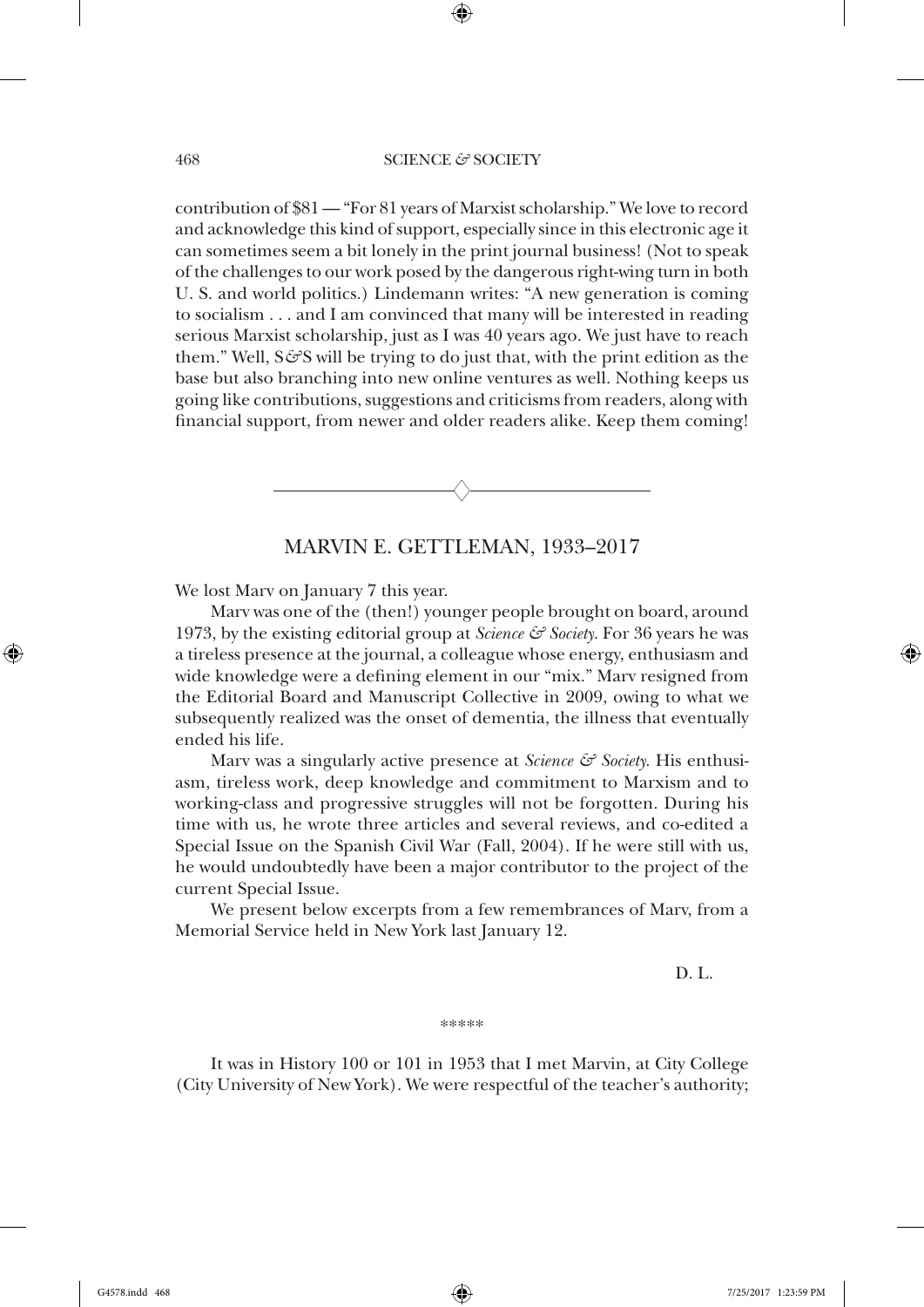#### EDITORIAL PERSPECTIVES 469

⊕

he, however, was, well, not easily hoodwinked. The diet of "Western Civ" that we were fed, which presented the bourgeoisie as rising since ancient Elom, gave him indigestion. Never in my previous schooling had I met anyone who acted as if he knew more than the authority figure with the chalk in his hand at the front of the room.

When I came back from a year abroad to finish my senior year, Marv was editing the college magazine. He invited a piece about my experience. Marv was ready with his scorching blue pencil. His well-known talent at S*&*S later, of letting authors know what he really thought of them, was fully developed in 1956.

We reconnected later, in the late 60s at the Socialist Scholars Conference. Eventually my husband, John Cammett, worked with Marv at S*&*S; while Marv could be ferocious as a critic, he was generous and kind, especially when John fell ill.

How does one remember someone who was such an independent spirit, powerful intellect, devoted to the principle that scholarship must serve a progressive political purpose? The Marvin that I remember was all those things and, if I remember the early years correctly, it must have been in his DNA. We all, his wife Ellen, his family, grandchildren and many friends will remember the active, lively, insightful, muscular Marvin of those past decades.

\*\*\*\*\*

Sandi Cooper

Marv and I first met at City College in the mid-1950s. He was in the class of 1957, one year ahead of me, but we met and became friends when we served on CCNY's Student Council. In those days, besieged by McCarthy and conservative congressional Committees, and a college administration that did their bidding, Marv spearheaded a movement in response to an attempt by the College to force students to sign membership lists if they joined extra-curricular clubs. Each club had to have 12 members sign up in order to be allowed to function. In those days of guilt by association signing such lists could be used against members of left-oriented clubs and discourage students from joining radical groups. Marv had the brilliant concept of organizing 12 student leaders to sign every membership list on campus, thereby obviating the necessity for other members to sign and put themselves in harm's way. It worked. The administration was outwitted and furious, but could do nothing to counteract Marv's great idea.

He was young and exuberant at CCNY. We packed the classrooms of any professor under attack by congressional committees. Hundreds of students enrolled in their classes, making it impossible for the administration to think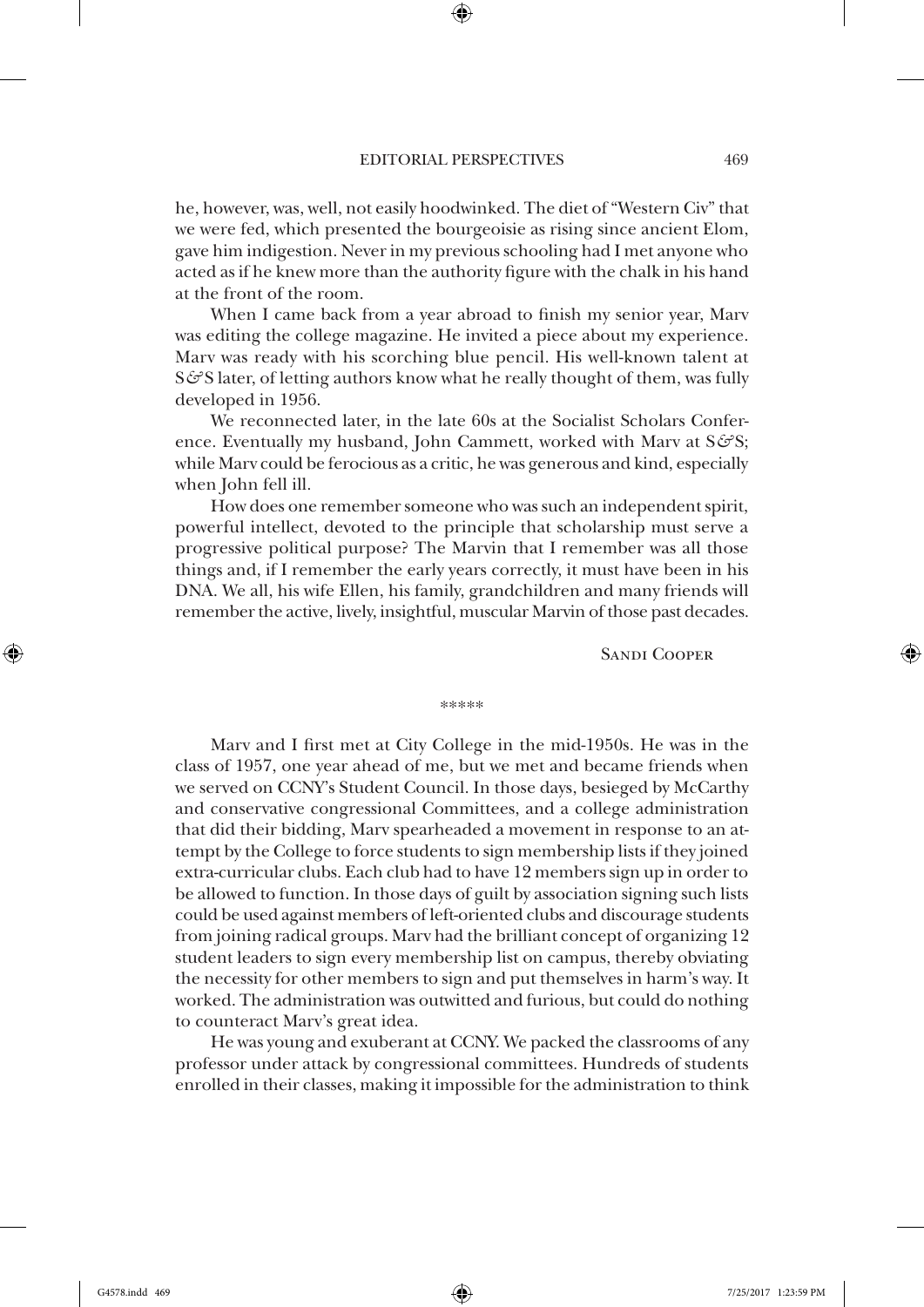⊕

of firing or persecuting them. Marv, when he wasn't busy competing on the swimming team, led this movement and was terribly effective.

Marv's book on Vietnam, a low-cost paperback, became the bible for the anti-war movement in the 60s and 70s. It presented in a very readable format, with pithy introductions which Marv wrote, the most important documents of Vietnamese history and politics. Most of us in the anti–Vietnam War movement were ignorant of Indochinese realities, but Marv's book allowed us to become instant experts. It was a godsend.

My critical collaboration with Marv began after September 11, 2001. The attacks of that day led us to write our co-edited book of documents on the Middle East and the Islamic world from the 7th century to the (then) present. It is now in its third edition and was produced by Marv's publisher, Grove Press. We worked almost every day for a couple of years writing and rewriting the text. Marv knew how to simplify our message without talking down to our audience of students and educated citizens. In the process I learned how to write for a mass audience and how to develop the discipline to become a professional writer. For that I owe him a great deal.

Periodically, we would drive up to Ellen and Marv's house in the Catskills where we would continue writing, between berry picking, barbecues, shopping at the local farmer's market, and entertaining friends. I became part of Ellen and Marv's large family and loved every moment of it.

I've lost a dear friend who showed me the way to become a professional writer. On the way, I solidified my friendship with him and Ellen. I will be forever grateful for the chance of knowing and becoming friends with both of them.

STUART SCHAAR

Like Stuart, I share fond memories of Marv's and Ellen's hospitality in their Catskills home. Marvin, unlike many intellectuals, was also a skillful carpenter. He rebuilt much of that house, was constantly puttering with improvements, was a sucker for new tools, and made a unique headboard out of branches for their bed. And yet, lover of life that he was, he also exulted when they finally let the house go, saying: "The less property one has, the freer one feels!"

\*\*\*\*\*

Marvin was also an artist: his portraits capture the subject's character and his landscapes capture the mood of a place. And he loved music. In his last years, he listened to classical music all day. Once I asked him who his favorite composer was and he struggled to speak, coming out with "Beethoven."

⊕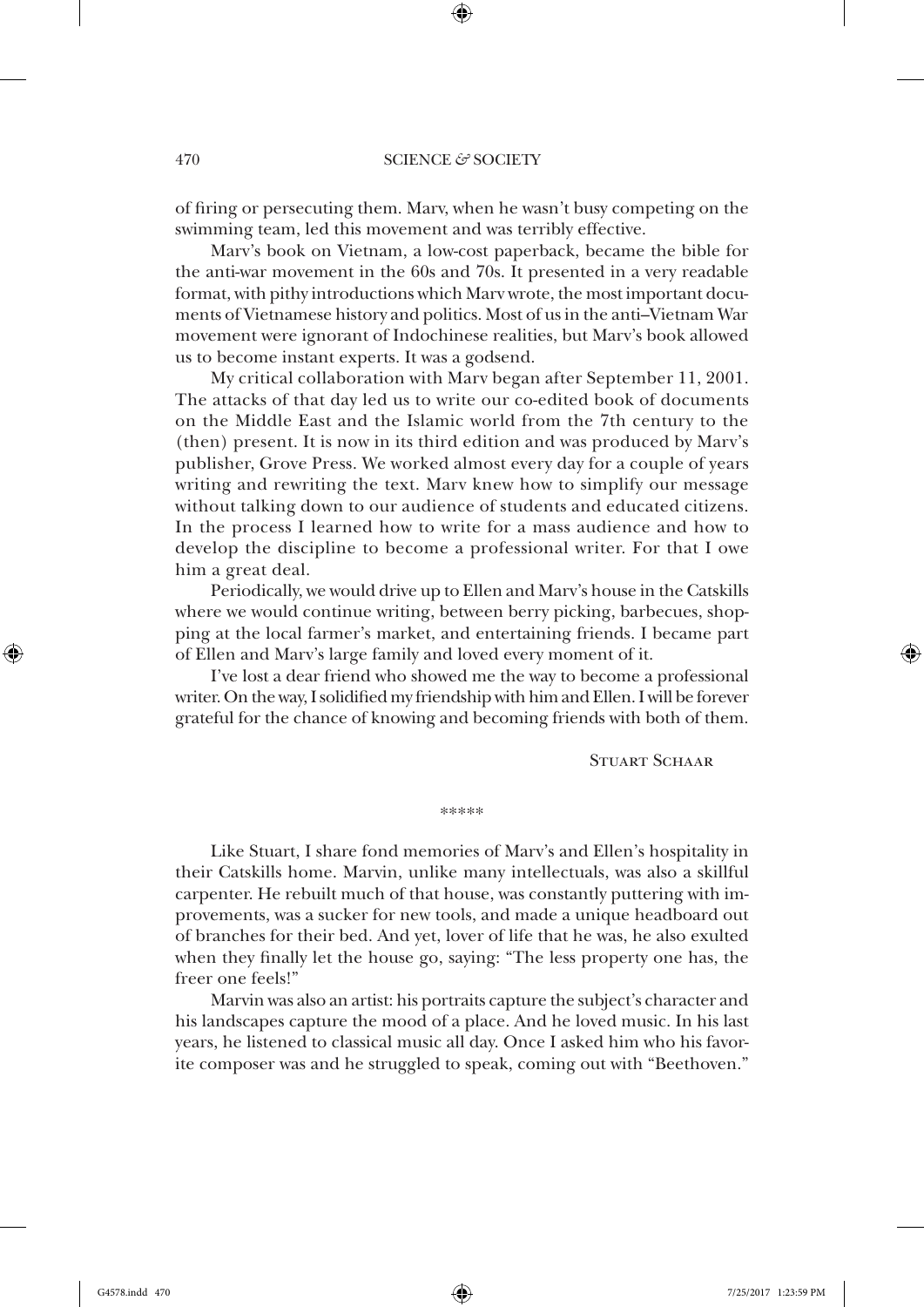#### EDITORIAL PERSPECTIVES 471

⊕

But of course we all know Marv as a committed public intellectual and activist. One of my first memories of him was when in 1970 our *ad hoc* New York Faculty Against the War occupied Pupin Hall, one of Columbia University's science buildings doing military research. We held it for nearly a week until security was breached and the mobilized athletes threw us out. In that time we bonded in a tiny civil society of our own, complete with political discussion and a Women's Caucus.

I got to know Marvin better a few years later when he joined the board of *Science & Society.* Like many journal boards, we had our lively discussions which Marv participated in with passion. Needless to say, his expertise in American history made him a very valuable member of the group. But I must remind you, this is a memorial, not a canonization. Marv, being only human, had a fault or two. In this case, his high standards sometimes leaked into letters to contributors of manuscripts in a rather challenging way. I remember saying to him once: "Marv, this is a letter of *acceptance, not rejection!* "

As long as he was able, Marv continued his scholarship. It is our loss that he could not finish his book on the Jefferson School of Social Science, but an anticipatory article appeared in the *Encyclopedia of the American Left,* and another in S&S ("'No Varsity Teams': New York's Jefferson School of Social Science, 1943–1956," Fall 2002).

Finally, Marvin doted on Ellen. I'll never forget his announcement at an S*&*S meeting, beaming and starry-eyed: "I've met the most wonderful woman!"

RENATE BRIDENTHAL

\*\*\*\*\*

I first met Marv Gettleman at Johns Hopkins University in Baltimore in l962. JHU was then a white Christian male bastion; a racist sexist place with almost no diversity. As one of the first Jewish graduate students in the History program, Marv was subjected to outrageous bigotry by our mentors. As the second woman in the department after Willie Lee Rose, an example of our faculty's limitations occurred when I returned from my first teaching post at Hampton Institute in Virginia, to be asked by one of our professors: "Now, Blanche tell us, as a New York Jew: What was it like to teach them Nigras?" But even JHU was in flux by 1963.

Marv, who despised racism, was one of the students who led sit-ins at segregated Baltimore eateries, and around the time of the March on Washington the History Department created a bail fund for arrested students. Moreover, Charles Barker — Marv's mentor and mine — was a peace activist,

⊕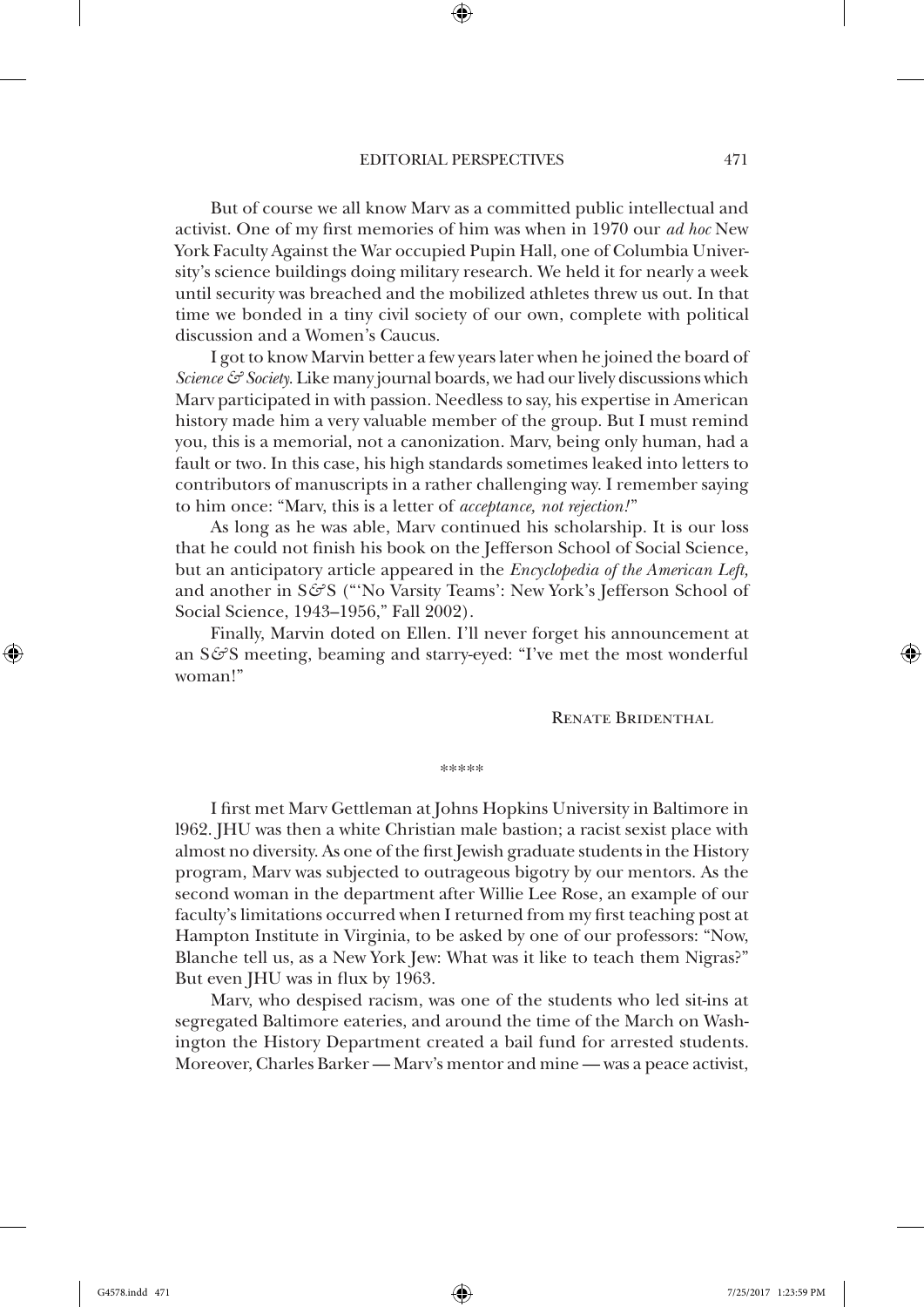$\bigoplus$ 

and when in 1965 Marv's brilliant book on Vietnam was published, the many efforts to derail his dissertation and block his PhD ended.

My subsequent memories of Marv were at John Jay College (CUNY) during *Science & Society* meetings. Above all, I remember a conversation highlighted by Annette Rubinstein's affirmation that "*life is about the struggle!* " and "*revolution is a process, not an event!* ", to which Marv replied: "And *joy is the engine!* "

**BLANCHE COOK** 

 $\bigoplus$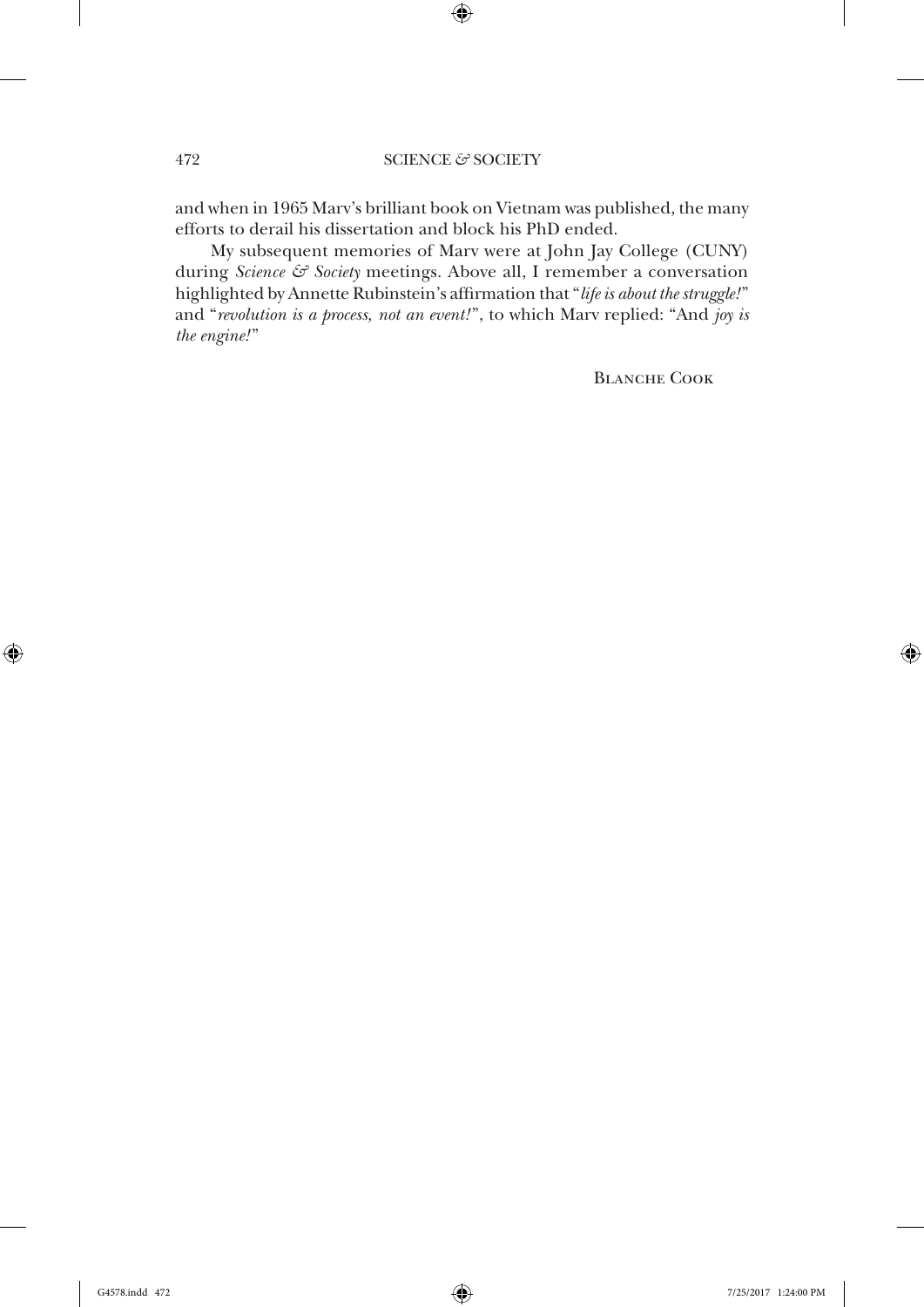*Science & Society*, Vol. 81, No. 4, October 2017, 473–477

 $\heartsuit$ 

⊕

# **INTRODUCTION**

# **The Russian Revolution One Century Later**

# **JOHN P. PITTMAN**

This special issue of *Science & Society* on the centenary of the October Revolution of 1917 might seem both expected on one hand, and somewhat incongruous, on the other. This journal has traditionally featured among its articles discussions of issues related to the historical achievements and political liabilities of the movement of which "Great October" was a first milestone. And yet, today, in 2017, the "rosy dawn" that 1917 seemed to be has not just faded: the world seems a very different one from that which came to an end in 1991, and which came to be called the "short 20th century." A century after 1917, it sometimes seems, the "ten days that shook the world" are only obscurely associated with contemporary global problems.

But no one alive today could, even if they wished, dismiss the impact of that first actual Marxist revolution on the history of the century in which it occurred, for our 21st-century world has been constituted by the impress of that achievement. The defeat of Hitler fascism was a victory in the first place of the Soviet people and its Red Army, and the achievements of the anti-colonial struggles waged by people in Asia and Africa were immeasurably facilitated by the "socialist camp" of Eastern European countries, to cite only two of the most important instances. And recall that the overturn of South African apartheid came about as a result of liberation movements whose material conditions of existence were underpinned as well, in part, by socialist solidarity.

Unquestionably, the demise of Soviet power was a dramatic setback for progressive prospects in our young century. Even those with

↔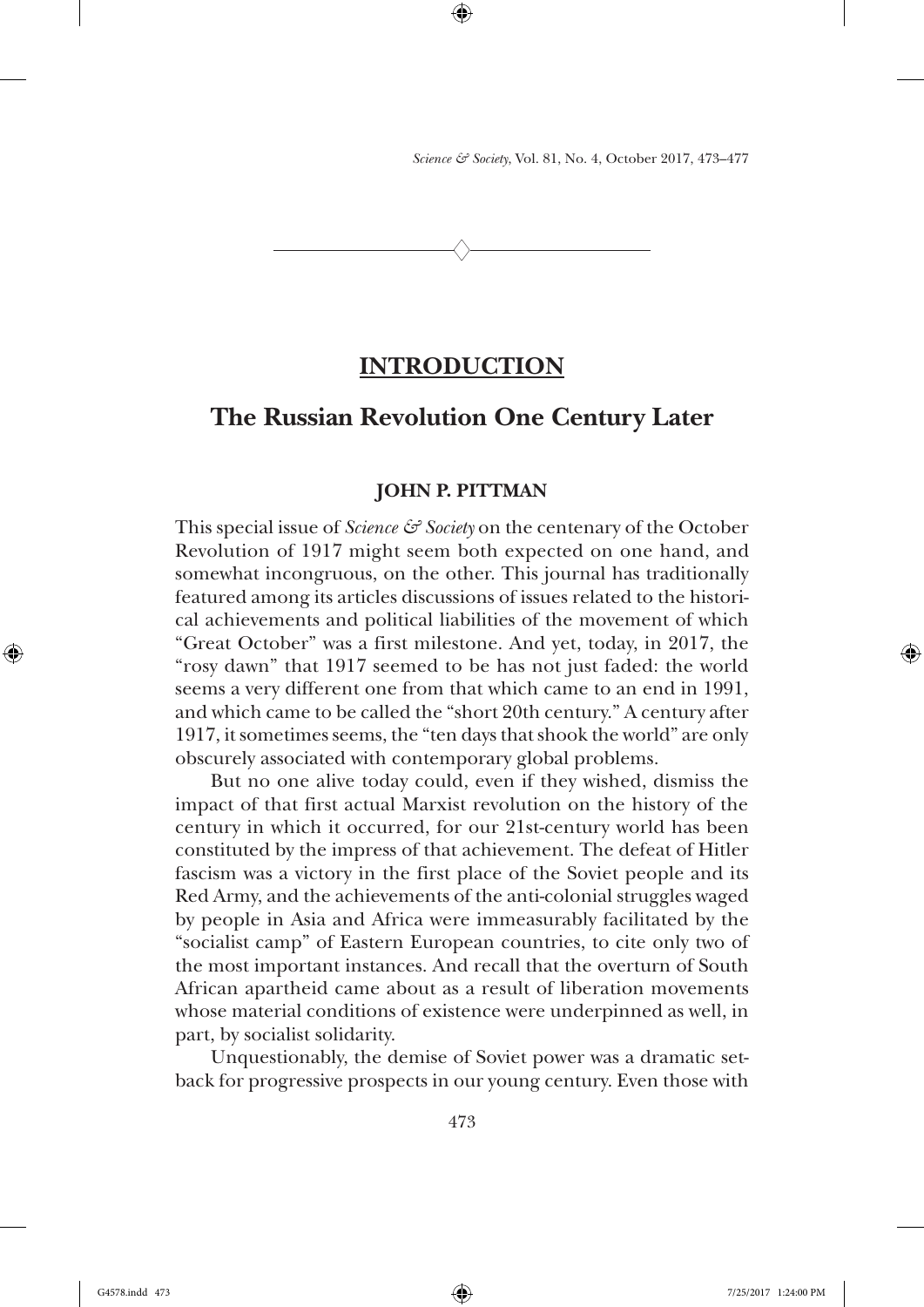⊕

severe doubts about one aspect or another of the former Soviet societies are unlikely to view what has taken their place favorably. And the growing strength of right-wing extremism — both as fringe obsession and legitimate political movement contesting, and even capturing, power — in many "advanced" countries today indicates the fragility of those bourgeois political virtues often pointedly contrasted with characteristics of the former socialist lands. This special issue's retrospective look at the signal political achievement of the past century comes amid the uncertainty and insecurity of a world shadowed by brazen corporate power.

All the contributors to this issue are sympathetic to the impulses driving the foundation of the "first workers' state"; even so, there is a variety of approaches to the legacy of "actually existing socialism." We all write from the cusp of a difficult project, one embracing two disparate goals. The first is the attempt to acknowledge, and, as Marxists, "own" the entire spectrum of events and consequences brought about, both inside and beyond the borders of Russia, by "Red October" and the social system to which it gave birth. Yet we do so while maintaining our partisanship with communists, socialists, and "small-d democrats" whose historic efforts are at the heart of the "Soviet century."

Issues of revolutionary strategy that are timely today were in the middle of debates a century ago as well. August Nimtz, Jr. addresses the strategy of the Bolsheviki in the run-up to the October 1917 overthrow of the short-lived bourgeois constitutional regime, focusing on the electoral and parliamentary work of the Russian Social Democratic Labor Party. Nimtz shows that, despite his frequently-cited criticisms of "parliamentary cretinism," Lenin consistently argued for — and was instrumental in organizing — the Party's participation in elections at all levels of government and its engagement in parliamentary struggle as preparatory for the armed seizure of state power. According to Nimtz, this strategy was not an innovation of Lenin's but stemmed from his careful study of the Marxist founders, and in particular of a key text written by Marx and Engels after the European revolutionary upsurge — the "European Spring" — of 1848–9.

Focusing on the works of revolutionary leaders, however influential, cannot alone capture the dynamism of a revolutionary storm. Alexander Buzgalin, writing of the social processes that conditioned 1917 and its aftermath, addresses two key questions: Was October a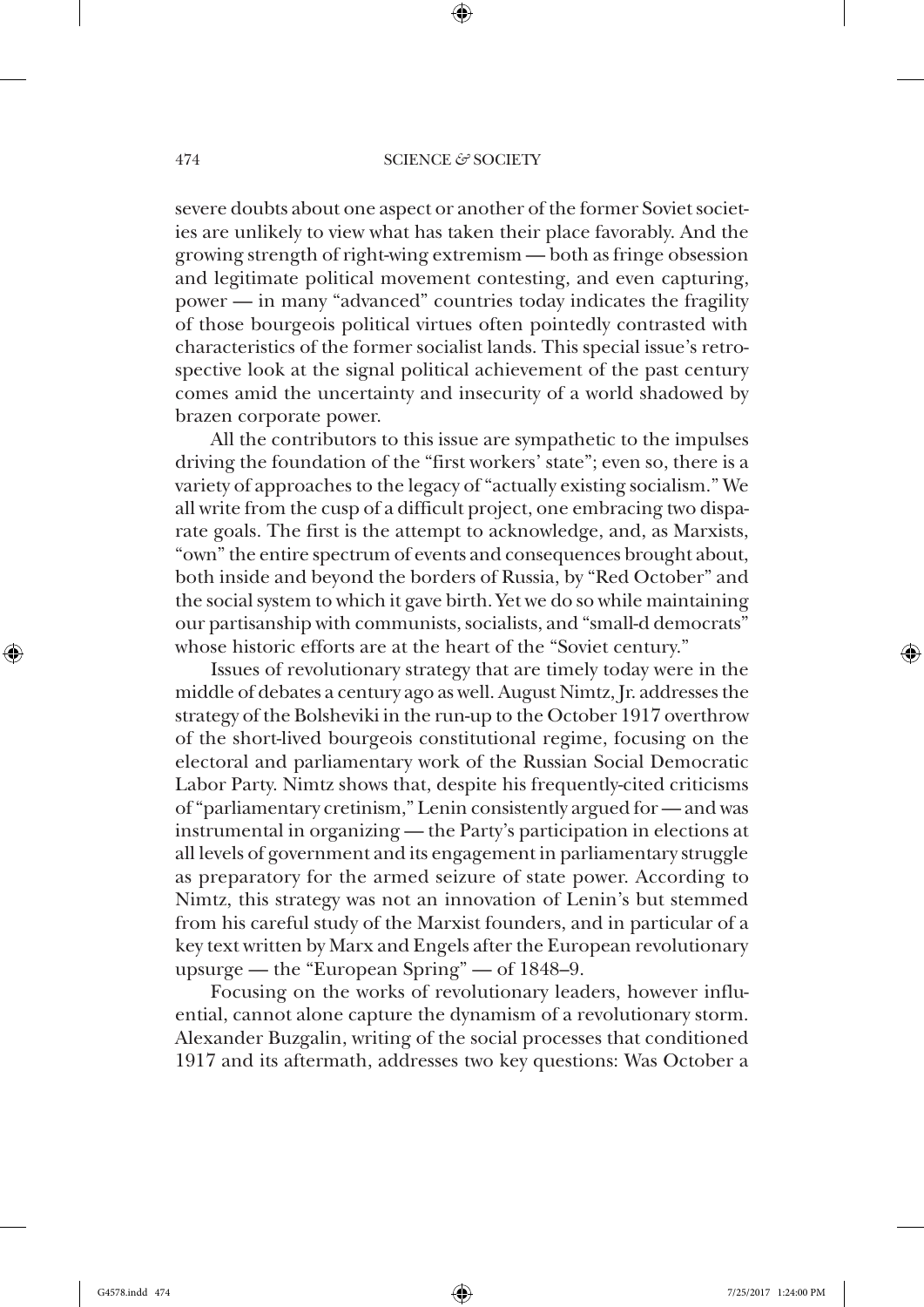## INTRODUCTION 475

⊕

revolution? And: Was it socialist? His answers, while both primarily in the affirmative, are not so straightforward. He writes of a "mutant socialism," and makes an argument for that term by drawing on more general claims about revolutions. Acknowledging the "great achievements and cruel errors" of the Bolshevik instance of socialist construction, he takes the unleashing of active social creativity of the vast mass of working people as a key criterion of revolutionary transformation. Emphasizing an essential truth of revolutionary successes — that they come into being through the activity of the oppressed population, and not from the intentions and decisions of revolutionary leaders — Buzgalin presents the Russian experience as involving a number of interrelated lines of development taking place simultaneously (*e.g.*, communist construction, alongside bureaucratic dictatorship, among others).

Part of the fascination of the October Revolution derives undoubtedly from the range of moods encompassed by it, spanning the excitement of the days of revolutionary upsurge and the calm, sober analysis of the political situation that accompanied it. David Laibman captures that range. A shorter opening segment of his article is given over to analysis of an eyewitness account of an episode in the ferment, early in 1918, at the beginning of the civil war. This analysis then provides support for a characterization of Soviet society as socialist, albeit "early socialist," despite what he describes as "terrible consequences of limited democratic procedures" leading to an "authoritarian deformation." Calling for a "systematic model of the Soviet social formation," Laibman argues that the Russian Revolution is not reversible, and that the socialist elements to which it gave rise persist today, although in a state of "defensive hibernation."

A significant milestone in the development of Soviet society came with the 20th Congress of the Soviet Communist Party, which publicly confronted the legacy of Stalin. John P. Pittman picks up from the official CPSU critique of the Stalin period to consider the role of the "cult of personality" more broadly in the 20th-century history of Communism. Noting the prevalence of such cults in the history of the Communist parties after 1917, he presents a number of considerations suggesting that it is the difficulties inherent in the Marxist revolutionary project that such cults can be seen as responding to. He discusses as well the difficulties for the realization of the broadly egalitarian program of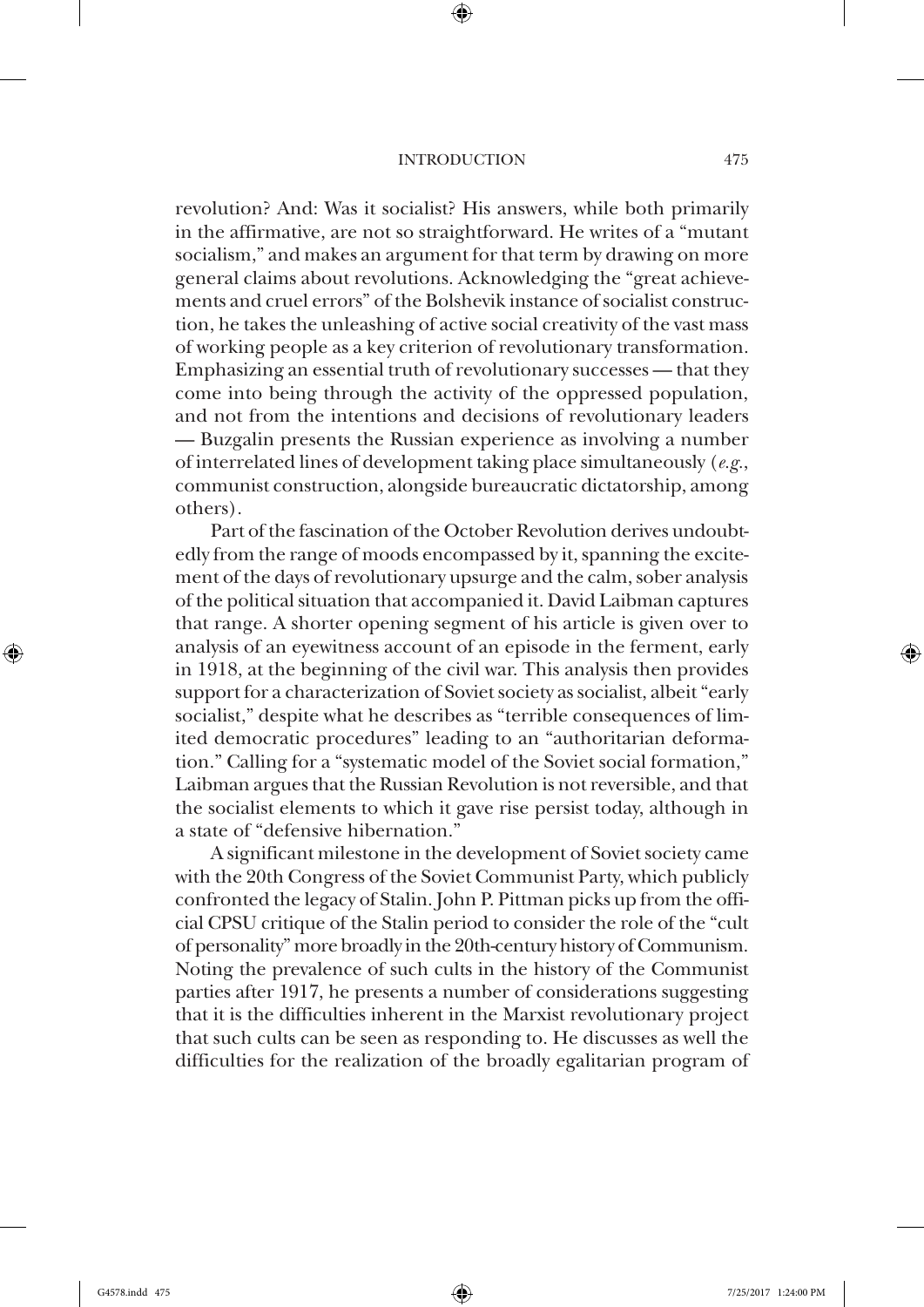⊕

communism — or even socialism — that such cults themselves create. Putting the question of the significance of personality cults for the Communist legacy, Pittman points toward the role of patriarchy, and its absence in classical Marxist and Leninist theory, for understanding the prevalence of the cult phenomenon in Communist history.

In a review essay based on several recent revisionist books on the life of Joseph Stalin, Gerald Meyer argues for a reassessment that is grounded on the assumption that Stalin was a rational human being who viewed the world through the prism of Marxism. While acknowledging that Stalin was not the creative theoretician that Marx, Engels, and Lenin were — he notes at one point Stalin's "crude version" of historical materialism — Meyer argues that Stalin should be regarded as "the near-equal of" those three, a "world-historic figure," since he was the "architect of the first workable socialist system." The essay, reviewing the achievements, excesses, and tragic contradictions attendant to socialist construction in the Soviet Union, grapples with the "political paranoia" of the Soviet leader while arguing for Stalin's centrality in the history of the Soviet Union and the World Communist Movement.

Contributors of shorter pieces to this issue consider cultural and intellectual responses to the worldwide impetus of October. Alan Wald sketches some problems confronting a "critical engagement with the *longue durée* of Communist politics and culture," briefly tracing the impact of 1917 on (particularly American) left cultural workers for a quarter century or so in its wake. Wald stresses the need for an appreciation of the paradoxes of Communist politics and the difficulties, both personal and professional, which they created for pro-Communist writers particularly. Intellectuals concerned with organizing specially exploited, low-wage workers also looked to the Soviet example for succor in their difficult struggles.

Shana Russell looks at the work of Esther Cooper to show how she drew inspiration for the organization of domestic workers in the United States from studying at close hand the transformation in the conditions of Russian domestic workers as a result of the 1917 Revolution. Ronald Suny, surveying the arc of Soviet history — and noting that the essentialist attempts to explain the authoritarian turn in Russia after October on the basis of an alleged authoritarian streak in Russian national character are wrongheaded — concludes that the lesson of the Soviet system is: "There is no real socialism without democracy."